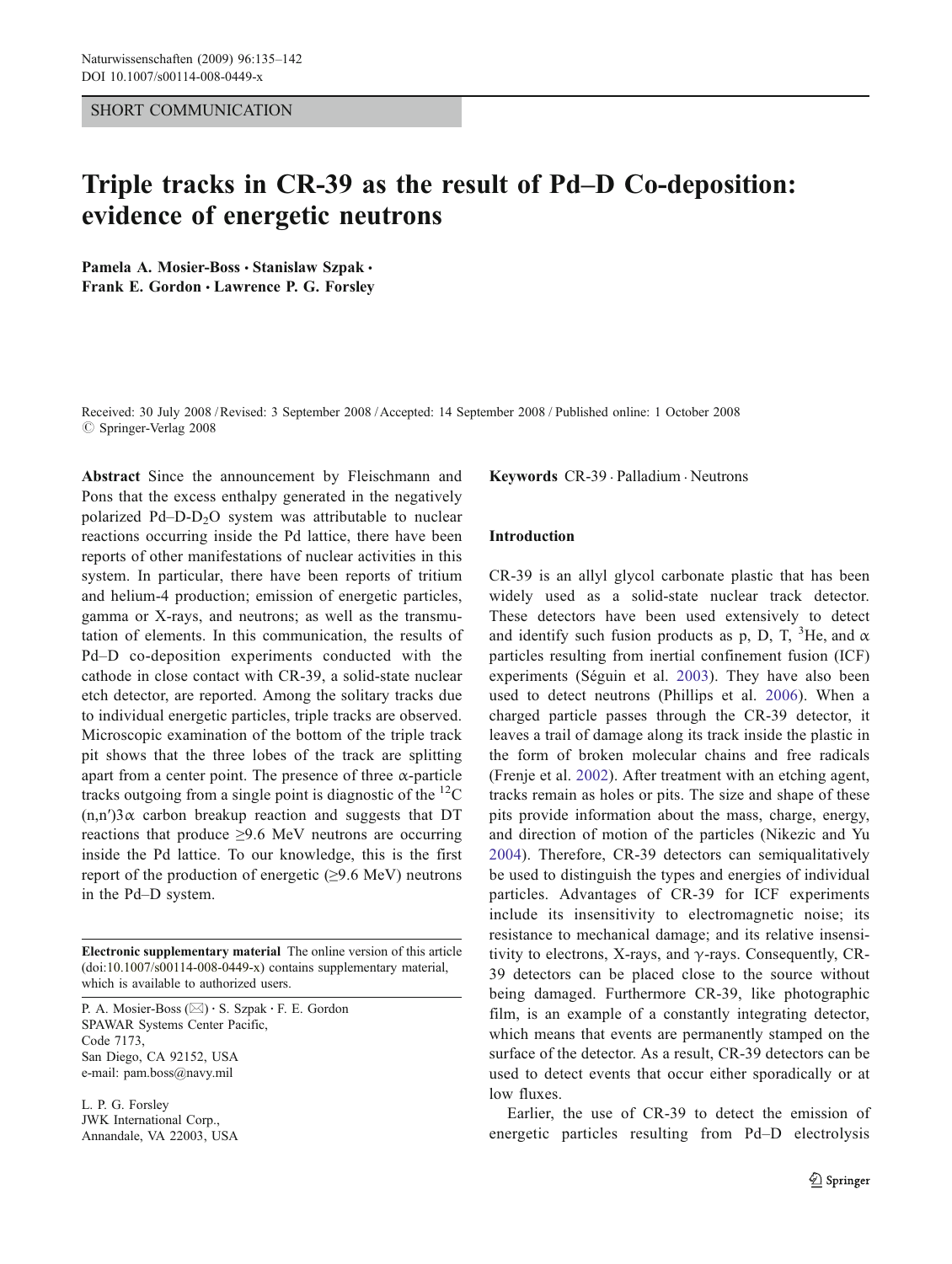experiments has been demonstrated (Oriani and Fisher [2002](#page-7-0), Lipson et al. [2000\)](#page-7-0). In the experiments conducted by Oriani and Fisher ([2002](#page-7-0)), the CR-39 detectors were placed above and below the Pd foil cathode so as to not impede uniform loading of the cathode with deuterium. Although this experimental geometry is not optimum, they were still able to detect charged particles significantly above background. Lipson et al. ([2000](#page-7-0)) prepared Au/Pd/ PdO heterostructures that were electrochemically loaded with deuterium. After electrolysis, the Au/Pd/PdO heterostructure was placed in contact with CR-39, and tracks consistent for 2.5–3.0 MeV protons and 0.5–1.5 MeV tritons were measured. More recently, experiments with CR-39 detectors have been performed using the Pd–D codeposition process (Szpak et al. [2007](#page-7-0)). After etching, it has been observed that the density of tracks on the CR-39 detector is greatest where the cathode had been in contact with the detector (Mosier-Boss et al. [2007\)](#page-7-0). This indicates that the source of the tracks is the Pd that had been plated on the cathode. The distribution of the tracks along the length of the cathode is inhomogeneous suggesting that some Pd sites are more active than others. Results of these experiments also showed that the production of charged particles occurred in bursts. Control experiments indicated that the tracks were not due to radioactive contamination of the cell components; nor were they due to impingement of  $D_2$  bubbles on the surface of the CR-39 detector; nor where they the result of chemical attack by  $D_2$ ,  $O_2$ , or  $Cl_2$ (Mosier-Boss et al. [2007\)](#page-7-0). These experiments also indicated that LiCl is not essential for the production of energetic particles and that the density of tracks significantly decreases, by at least three orders of magnitude, when  $H_2O$  is substituted for  $D_2O$ . Since the natural abundance of deuterium in light water is 0.015%, it is possible that the tracks observed in the light water experiments could actually be due to Pd–D interactions. Microscopic examination of the CR-39 detectors used in Pd–D electrolysis has been done in areas where the density of tracks is less. In these areas, what appear to be triple tracks are observed interspersed among the solitary tracks. The number of these triple tracks is very low—on the order of a ten or less per detector and are only observed in heavy water experiments. These triple tracks have been observed in every Pd–D co-deposition experiment that has been conducted using Ag, Au, or Pt cathodes in both the presence and absence of an external electric or magnetic field. When Ni screen is used as the cathode, tracks and triple tracks are only observed when an external electric or magnetic field is applied. Triple tracks are indicative of a reaction resulting in the formation of three particles of equal mass and energy. In this communication, the origins of these triple tracks are investigated.

#### Materials and methods

Details on cell design and operation have been described elsewhere (Mosier-Boss et al. [2007](#page-7-0)). In these particular experiments, Pd was plated out from a  $0.03-M$  PdCl<sub>2</sub>,  $0.3-M$ LiCl solution in  $D_2O$  or  $H_2O$  onto either a Ni, Ag, Au, or Pt cathode that was in contact with a CR-39 detector. In some experiments, a 60-μm thick polyethylene film was placed between the cathode and the CR-39 detector. Upon completion of the experiment, which typically run 2–3 weeks, the cathode was disassembled and the CR-39 detector was etched in 6.5 M NaOH. Etching conditions are indicated in the figure captions. The CR-39 detector was then subjected to microscopic examination using an Eclipse E600 epifluorescent microscope (Nikon), and images were taken using a CoolSnap HQ CCD camera (Photometrics). The front and back surfaces of the CR-39 detectors were also analyzed using an automated scanning system to obtain quantitative information on the tracks.

## **Results**

Figure [1a](#page-2-0) and b show images obtained for a CR-39 detector that had been exposed to an  $241$ Am source that emits 5.5 MeV  $\alpha$  particles. The tracks are conical in shape (Yoshioka et al. [2005](#page-7-0)). When viewed through a microscope and focusing on the surface of the CR-39 detector, the pits are symmetrical and dark in color (top images in Fig. [1a](#page-2-0) and b). The pits can be either circular in shape or elliptical. Circular pits result from particles that have entered the surface at a normal incidence while elliptical pits result from particles entering the surface at an angle. When focusing deeper into the CR-39 detector, bright points of light are observed in the center of the pits (bottom images in Fig. [1](#page-2-0)a and b). These bright points are due to the bottom tip of the conical track. When backlit, the bottom tip of the track acts like a lens and appears as a bright spot inside the track.

Pits very similar to the ones shown in Fig. [1](#page-2-0)a have been observed for CR-39 detectors that have been subjected to a Pd–D co-deposition experiment (Szpak et al. [2007;](#page-7-0) Mosier-Boss et al. [2007\)](#page-7-0). Specifically, the pits are dark in shape and show bright spots inside when focusing deeper inside the pit. It should be noted that tracks have been observed on the backside of the 1-mm thick CR-39 detectors. The origins of these tracks are still under investigation. However, preliminary data and discussion of these tracks is provided in S1 (Electronic supplementary material). Where the density of tracks is less, triple tracks are observed interspersed among the solitary tracks, as shown in Fig. [1](#page-2-0)c. Examples of these triple tracks at higher magnification are shown in Figs. [1d](#page-2-0) and [2.](#page-3-0) Possible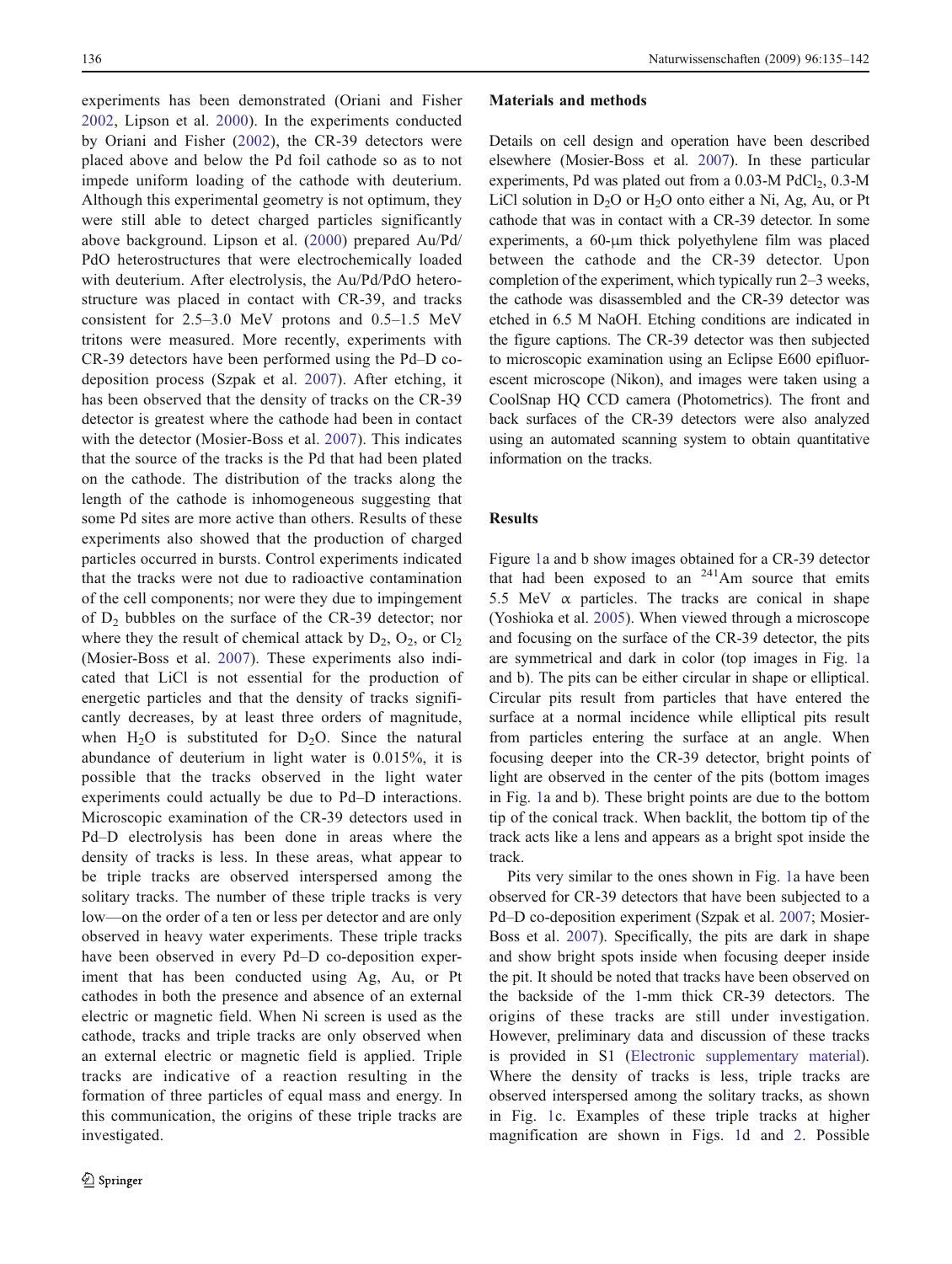<span id="page-2-0"></span>

Fig. 1 a, b Images of pits in CR-39 created by exposure to an <sup>241</sup>Am source,  $\times$ 1,000 magnification. The CR-39 detector had been etched for 12 h in 6.5 M NaOH at 62°C. The top photomicrographs were taken with the focus on the surface of the CR-39 detector. The bottom photomicrographs are an overlay of two images taken at two different focal lengths (surface and bottom of the pits). c Image of a triple track

(circled) among the solitary tracks (magnification ×200). The CR-39 detector had been etched for 6 h in 6.5 M NaOH at 62°C. d Image of the triple track shown in (c) at magnification  $\times$ 1,000. In the *left image*, the focus is on the surface of the CR-39 detector while the image on the right is an overlay of two images taken at two different focal lengths (surface and bottom of the pits)

explanations for the formation of a triple track are (1) that it is due to overlapping single tracks or (2) it is the result of reactions that emit three particles of similar mass and energy. Figure 1b shows triple tracks resulting from overlapping tracks due to the  $\alpha$  particles emitted from an <sup>241</sup>Am source. The microscope was focused on the bottom of these triple tracks. The image, Fig. 1b bottom microphotograph, shows that each lobe of the triple track has a distinct separate bright spot. This contrasts with triple tracks obtained as the result of a Pd–D co-deposition experiment. Focusing inside the bottom of the triple track pit, Fig. 1d right image and Fig. [2a](#page-3-0), b right images, it appears that the individual lobes of the triple track are splitting apart from a center point. This favors explanation (2) as the source of these triple pits. The number of triple tracks observed in these CR-39 detectors is very low. It is estimated that less than ten such tracks are present on each detector. They have been observed on both the front and back sides of the CR-39 detector. There are probably more such triple tracks present in the regions where the density of pits is higher. However, differentiating them from overlapping pits is difficult.

The CR-39 detectors have been immersed in the electrolyte, and they have been placed in contact with the wires and screens used as cathode materials (Mosier-Boss et al. [2007](#page-7-0)). After etching, a few solitary tracks were observed randomly distributed in the CR-39 detectors. No triple tracks were observed. These results indicate that the tracks observed in the CR-39 after a Pd–D co-deposition experiment are not due to radioactive contamination of the cell components or to some chance exposure to a DT neutron source. Additional control experiments have been conducted that indicate that the triple tracks shown in Figs. 1d and [2](#page-3-0)a,b do not have a chemical origin. No tracks were observed when electrolysis in deuterated water was done using Ag wire or Ni screen in place of the Pd–D codeposition (Mosier-Boss et al. [2007](#page-7-0)). Experiments were conducted by replacing  $PdCl_2$  with  $CuCl_2$  (Mosier-Boss et al. [2007](#page-7-0)). In these experiments, the electrochemical reactions occurring for both the  $PdCl<sub>2</sub>$  and  $CuCl<sub>2</sub>$  systems are the same. At the cathode, the metal plates are out in the presence of evolving  $D_2$  gas while, at the anode,  $O_2$  and  $Cl<sub>2</sub>$  evolution occurs. The only difference is that metallic palladium absorbs deuterium and copper does not. While tracks, including triple tracks, are observed in the Pd–D system, no tracks are observed in the Cu–D system. Experiments have also been conducted in which a 60-μm thick polyethylene film has been placed between the cathode used in Pd–D co-deposition and the CR-39 detector. When these detectors were etched, tracks, including the triple tracks shown in Fig. [2](#page-3-0)b, are observed. Besides neutrons, linear energy transfer (LET) curves indicate that  $>2$  MeV protons and  $>10$  MeV  $\alpha$  can penetrate 60 μm of polyethylene. If the triple tracks were due to structure defects, they would have been observed in the control experiments. Since no triple tracks were observed in the control experiments, the triple tracks resulting from Pd–D co-deposition cannot be attributed to defects in the structure of the CR-39 detectors. Both the Cu–D co-deposition experiments (Mosier-Boss et al.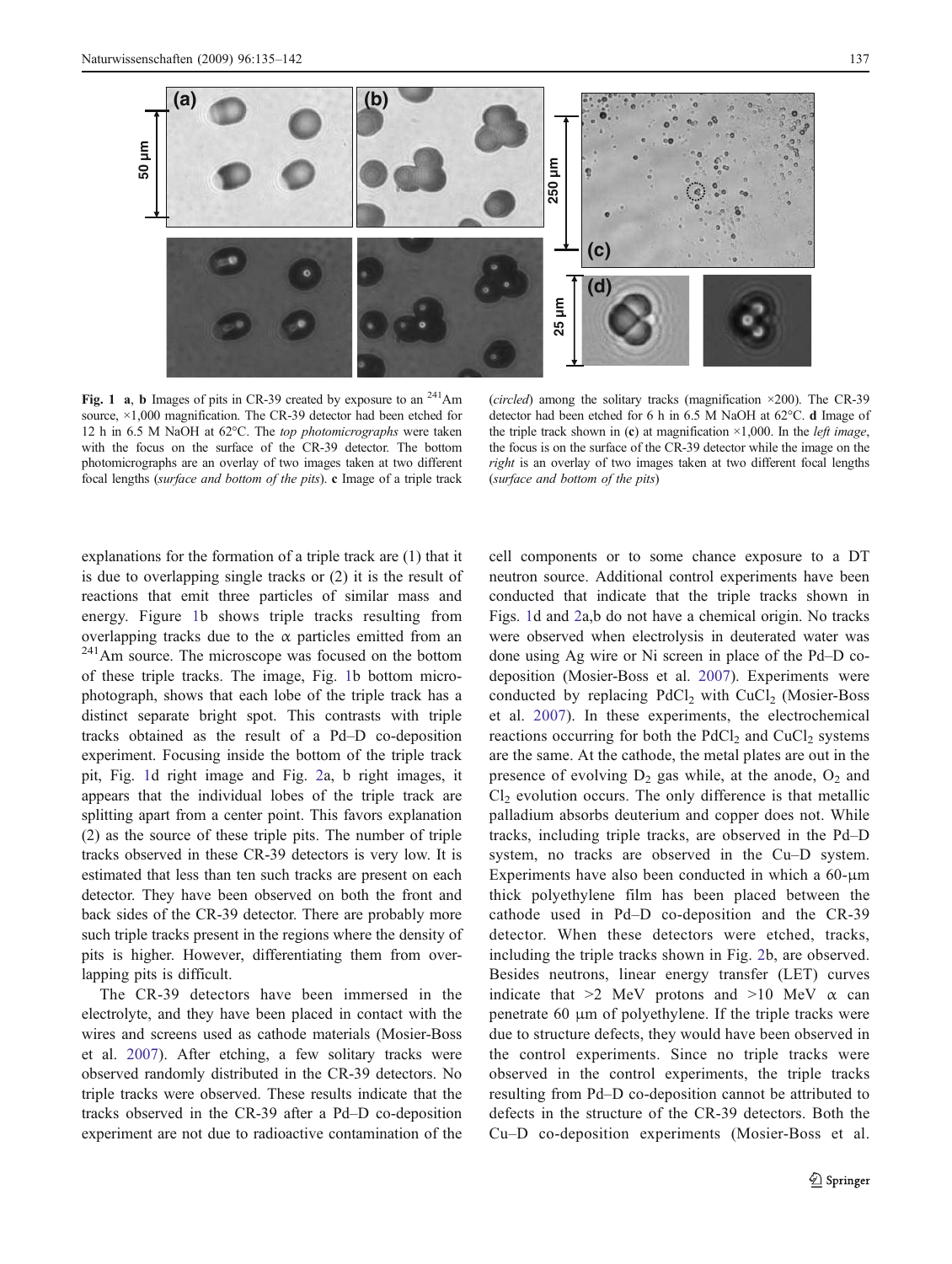<span id="page-3-0"></span>

Fig. 2 Images (magnification ×1,000) of triple tracks observed in CR-39 detectors subjected to a Pd–D co-deposition experiment. The CR-39 detector has been etched in 6.5 M NaOH at 62°C. a Experiments conducted with the cathode in direct contact with the CR-39 detector. For image  $i$ , the detector was etched for 10 h while for images  $ii-v$ , the detectors were etched for 6 h. b Experiments conducted with a 60-μm

thick polyethylene film between the cathode and the CR-39 detector. For images i and v, the detectors were etched for 6 h and for images  $ii-iv$ , the detectors were etched for 10 h. For both (a) and (b), the *left images* were obtained with the focus on the surface of the CR-39 detector while the images on the right are an overlay of two images taken at two different focal lengths (surface and bottom of the pits)

[2007](#page-7-0)) and the experiments with the 60-μm polyethylene film between the cathode and CR-39 detector, summarized in Fig. 2b, indicate that the triple tracks cannot be attributed to the metal dendrites piercing into the CR-39 or to localized production of hydroxide ions that etch into the CR-39.

# Discussion

Besides being used to detect energetic particles, CR-39 has also been used to measure neutron yields from DD and DT implosions (Frenje et al. [2002\)](#page-6-0). The possible interactions of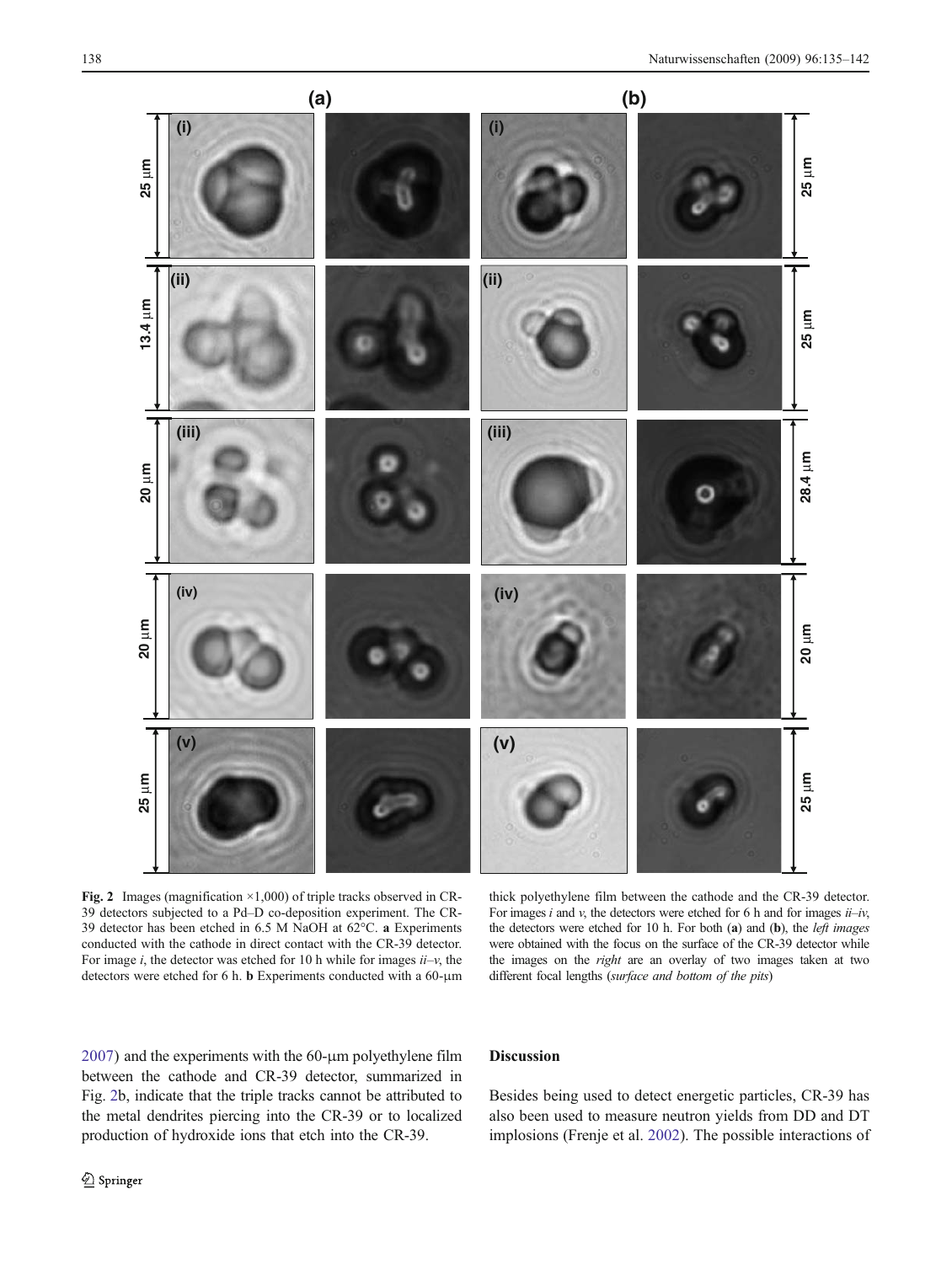DD neutrons (2.45 MeV) and DT neutrons (14.1 MeV) are described in Fig. 3a. In the interaction shown in case 1, the DD and DT neutrons can scatter elastically, producing recoil protons, carbons, or oxygen nuclei in the forward direction. But, DT neutrons can also undergo two inelastic  $(n,p \text{ and } n,\alpha)$  reactions with carbon or oxygen, case 2 and case 3, respectively in Fig. 3a. These inelastic reactions result in charged particles that can produce tracks on the front and/or the back side of the CR-39 detector. As indicated in Fig. 3a, knock-on tracks resulting from fast neutrons should appear uniformly throughout the CR-39 detector which would be revealed by sequential etching of the detectors. As the CR-39 detector is etched longer, the tracks on the surface of the detector become larger in size and shallower. However, longer etching of the detectors reveals additional tracks deeper inside the detector (Fig. 3b). In Fig. 3b, a circular pit was first observed on the surface after a 6-h etch of the detector. After additional etching, two new tracks are observed—one below and one to the right of the large circular track.

As illustrated in Fig. 3a, the case 3 interaction includes both the  $(n, \alpha)$  reaction (solid arrows) and the carbon breakup reaction (dashed arrows). The main constituent of CR-39 is  ${}^{12}C$  (32% by weight), which can be used as both a target and a detector for energetic neutrons (Antolković and Dolenec [1975](#page-6-0)). In the carbon breakup reaction, a metastable  $^{13}$ C shatters into three  $\alpha$  particles and the residuals of the reaction can be viewed in the CR-39 detector as a three-prong star where each prong represents

each charged particle that occurs in the decay (Antolković and Dolenec [1975](#page-6-0)). There are varying reports on the energy required to shatter a carbon atom. Al-Najjar et al. [\(1986\)](#page-6-0) reported that the threshold energy of the neutron required to shatter a carbon atom to form a three-prong star is 9.6 MeV. Aframian ([1983](#page-6-0)) reported that triple tracks of  ${}^{12}C(n,n')3\alpha$  were clearly visible in the detectors when exposed to 10.7 MeV neutrons. Abdel-Moneim and Abdel-Naby ([2003\)](#page-6-0) estimated the energy of the incident neutrons needed to create triple tracks by measuring the length, depth, and space direction of the three-prong  $\alpha$ tracks. From these data, they were able to compute the triple- $\alpha$  momentum configuration. From these calculations, they estimated the neutron energy to be  $14.3\pm$ 1.6 MeV. Photomicrographs of the three prong stars reported by Al-Najjar et al. ([1986](#page-6-0)), Abdel-Moneim and Abdel-Naby ([2003](#page-6-0)), Palfalvi et al. ([2005](#page-7-0)), and Sajó-Bohus et al. ([2005](#page-7-0)) are similar to those shown in Figs. [1d](#page-2-0) and [2.](#page-3-0) Palfalvi et al. ([2005\)](#page-7-0) have obtained photomicrographs in which the focus is inside the triple track. In these photomicrographs, it can be seen that the lobes of the triple track are splitting apart from a center point. Palfalvi et al. ([2005](#page-7-0)) photomicrographs of the inside of the triple track resemble those shown in the right images in Figs. [1d](#page-2-0), [2](#page-3-0)a and b. Instead of separate distinct bright spots as observed for the overlapping  $241$  $241$ Am  $\alpha$  tracks in Fig. 1b bottom image, the triple tracks resulting from Pd–D codeposition show three  $\alpha$  tracks outgoing from a single point (Figs. [1](#page-2-0)d, [2](#page-3-0)a, and b right images).

the CR-39 track detector and the neutron interaction processes that can take place inside the plastic (Frenje et al. [2002](#page-6-0)). The drawing is not to scale. Case 1 summarizes the DD neutrons interaction with CR-39. Cases 1–3 describe the DT neutron interactions with CR-39. b Images of a CR-39 detector taken after the detector has been etched for 60 h 6.5 M NaOH at 62°C. The detector is 106 μm thinner (53 μm have been removed from both sides of the detector). Top image was taken with the focus on the surface of the detector. The bottom image is an overlay of two images taken at two different focal lengths (surface and bottom of the pits)

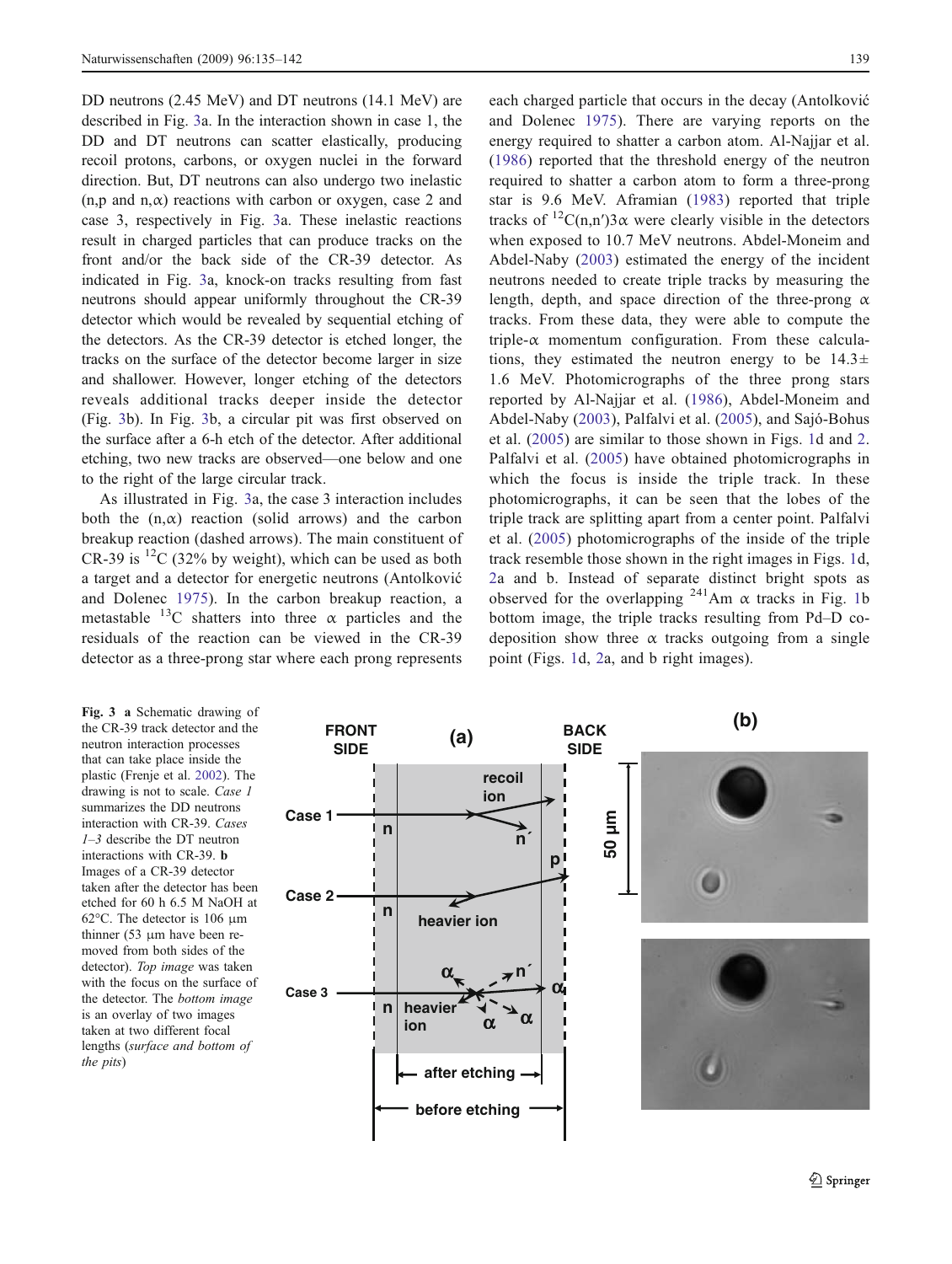The presence of three  $\alpha$ -particle tracks outgoing from a single point is diagnostic of the <sup>12</sup>C(n,n')3 $\alpha$  carbon breakup reaction and is easily differentiated from other neutron interactions occurring within the CR-39 detector (Durrani and Bull [1987](#page-6-0); Al-Najjar et al. [1986](#page-6-0); Abdel-Moneim and Abdel-Naby [2003](#page-6-0); Pálfalvi et al. [2005;](#page-7-0) Sajó-Bohus et al. [2005\)](#page-7-0). Consequently, analysis of the CR-39 detectors used in the Pd–D co-deposition experiments has concentrated on looking for these three prong stars as their identification is unambiguous. Although the three  $\alpha$  particles resulting from the <sup>12</sup>C(n,n')3 $\alpha$  carbon breakup reaction can completely fly apart, as has been observed for CR-39 detectors exposed to DT generators, such particles would be difficult to differentiate from tracks that result from three separate solitary events. This is especially true given the density of tracks (Fig. [1c](#page-2-0)) observed in the Pd–D co-deposition experiments using the current protocol (Mosier-Boss et al. [2007\)](#page-7-0). However, Fig. [2a](#page-3-0), ii shows a triple track in which one track is separated from the other two tracks, and Fig. [2](#page-3-0)a, iii shows a triple track that has all three tracks separated from one another. The relative size of the triple tracks (Fig. [2\)](#page-3-0) to one another is not relevant. The  ${}^{12}C(n,n')$ 3α carbon breakup reaction can occur anywhere on the surface or inside the CR-39 detector. After etching, triple tracks generated closer to the surface of the CR-39 detector will appear larger than those created deeper inside the detector.

The  ${}^{12}C(n,n')3\alpha$  reaction is anisotropic (Abdel-Moneim and Abdel-Naby [2003\)](#page-6-0). Likewise, the reactions producing the triple tracks during Pd–D co-deposition should be anisotropic. This anisotropicity is illustrated by comparing the images in Fig. [2](#page-3-0)a, i, ii and b, i–iii with those in Fig. [2](#page-3-0)a iii–v and b, v. In the images shown in Fig. [2](#page-3-0)a, i, ii and b, i–iii, the  $\alpha$  particles are approximately in the same plane as the center point. However, in the images shown in Fig. [2a](#page-3-0), iii–v and b, v, it can be seen that, as the carbon atom has been shattered, one  $\alpha$  particle has been shot below the plane of the center point and two  $\alpha$  particles have been ejected above the plane of the center point.

Knowing the threshold energy needed to shatter a carbon atom and the distance each  $\alpha$  particle of the triple track has traversed in the CR-39, the energy of the neutron that created that triple track can be estimated. LET curves are used to determine the stopping distance of alphas in CR-39 as a function of  $\alpha$  particle energy. These LET curves were calculated using the SRIM-2003.26 code of Ziegler and Biersack [\(1985](#page-7-0)). In the photomicrographs shown in Fig. [2](#page-3-0)a, i, ii and b, i, the distance between the center point and one of the prongs of the triple track vary between 4.41 and 4.60 μm. Using the LET curves for CR-39, the energy of the  $\alpha$  particles are between 1.0 and 1.1 MeV. This is the energy carried away by each  $\alpha$  particle after the carbon atom was shattered by an energetic neutron. The threshold energy to shatter a carbon atom is 9.6 MeV (Al-Najjar et al. [1986](#page-6-0)). The energy of the neutrons that generated the tracks shown in Fig. [2](#page-3-0)a, i, ii and b, i is estimated to be between 12.6 and 12.9 MeV. The photomicrograph shown in Fig. [2](#page-3-0)b, iii indicates that two alphas are carrying off the excess energy after the carbon has shattered. The distance between the center point and the prongs of the triple track is 13.65 μm. The LET curves for CR-39 indicate that the energy of the alphas is 2.92 MeV. The energy of the neutron that generated this triple track is estimated to be 15.44 MeV.

There have been reports of neutron emissions in the Pd–D system (Jones et al. [1989;](#page-6-0) Takahashi et al. [1990;](#page-7-0) Lipson et al. [2000](#page-7-0); Mizuno et al. [2001](#page-7-0)). To our knowledge, this is the first report of the evidence of the emission of ≥9.6 MeV neutrons formed in situ during a Pd–D electrolysis experiment. Further work is required to determine the reaction(s) that give rise to these energetic neutrons. At this time, however, two possible sources of these neutrons can be considered. One is secondary DT fusion reactions involving energetic tritons produced from primary DD fusion reactions (Phillips et al. [1998](#page-7-0)). The other is multibody fusion reactions involving deuteria "clusters" inside a metal lattice (Takahashi [1994\)](#page-7-0).

The data that support DT fusion for the production of energetic neutrons in Pd–D co-deposition are: (1) neutrons produced by DT fusion have energies ranging between 11.9 and 17.2 MeV (Phillips et al. [1998\)](#page-7-0). Using LET curves, the estimated neutron energies that generated the triple tracks in CR-39 used in the Pd–D co-deposition experiments fall in this range; (2) the tracks attributed to the three  $\alpha$  reactions as determined from the automated scanned results of the backside of the CR-39 are in agreement with the manually observed number of triple tracks (see "Electronic supplementary material" for further discussion); (3) the observation of p-T double tracks in CR-39 (Lipson et al. [2000](#page-7-0)); and (4) reports of tritium production, using liquid scintillation techniques, in electrolytic Pd–D cells (Packham et al. [1989;](#page-7-0) Chien et al. [1992](#page-6-0)) as well as in Pd–D co-deposition (Szpak et al. [1998\)](#page-7-0). Unfortunately, the liquid scintillation technique cannot differentiate an increase in tritium concentration due to electrolytic enrichment from generation as the result of DD fusion. One approach to differentiate both sources of tritium is to show that the observed increase in tritium correlates with the production of 3.0 MeV protons. This has been demonstrated by both Lipson et al. ([2000\)](#page-7-0) and Jones et al. ([1990](#page-7-0)). Tritium generated as the result of DD reactions should have an energy of 1.01 MeV (Srinivasan [1991](#page-7-0)). However, this is the energy of tritons that have been created in a plasma. In the Pd–D co-deposition experiments, the cathode is immersed in deuterated water and, as discussed in "Electronic supplementary material", the presence of water will slow down the emitted particles.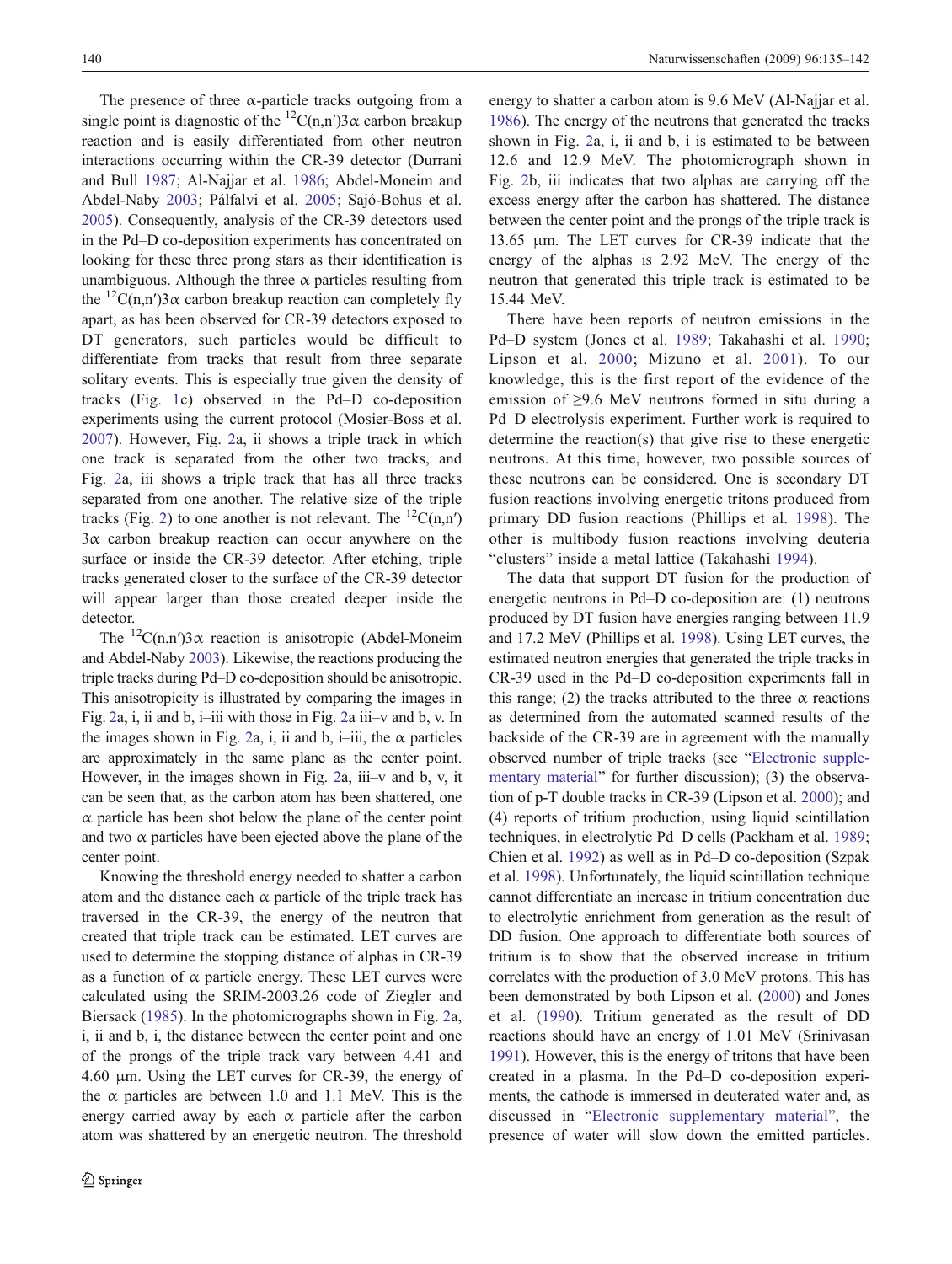<span id="page-6-0"></span>As long as the triton is not completely thermalized, it will undergo DT fusion to form a 14.1-MeV neutron. The p-T double tracks in CR-39 reported by Lipson et al. ([2000\)](#page-7-0) indicate that these tritons are energetic, and the cross section of DT fusion is higher than that of DD fusion (Lawsen [1957](#page-7-0)). Analysis of the tracks present on the backside of the CR-39 detector (see "Electronic supplementary material" for further discussion) show that the observed size distribution exhibits features that are consistent with both DD and DT fusion reactions.

The multibody reactions proposed by Takahashi ([1994\)](#page-7-0) involve deuteria occupying the tetrahedral and octahedral sites in the metal lattice. In the proposed 3D and 4D fusion reactions occurring in the metal deuterides, high-energy  $\alpha$ particles are formed that dissociate deuterons in the system to produce neutrons with a continuous spectrum in the 0 to 10 MeV region. These high energy  $\alpha$  particles are also expected to produce Bremsstrahlung X-rays. Experimental data that support this mechanism are evidence of recoil carbon and oxygen atoms on the backside of the CR-39 suggestive of 1.25–8 MeV neutrons (see discussion in "Electronic supplementary material") and Bremsstrahlung radiation that has been observed in the X-ray and  $\gamma$ -ray spectra obtained during Pd–D co-deposition (Szpak et al. [1996\)](#page-7-0).

Measuring the emission of energetic neutrons is challenging. In order to be detected using  $^{10}B$ ,  $^{6}Li$ , or  $^{3}He$ detectors, the neutron needs to be thermalized. This requires placing hydrogen-rich materials between the neutron source and the detector, which will impact the collection efficiency of the detector. In addition, when using electronic-based detectors, long acquisition times are typically used to improve the signal to noise ratio (S/N). However, if the rate of production is sporadic and/or at a low level, the signal can be averaged away. As discussed vide supra, this is not a limitation for CR-39 detectors. Furthermore, the energetic  $\alpha$ , p, T, and <sup>3</sup>He species formed as the result of DD and DT fusion should also leave tracks in the CR-39 (Frenje et al. 2002). In principle, one would expect that the statistics of these interactions could be deduced by analyzing the tracks on the side of the CR-39 detectors that had been in contact with the cathode. However, differentiating these species using the CR-39 track data can be difficult. The size and shape of the tracks formed in the CR-39 detectors depend upon the energy, charge, and mass of the emitted particle as well as the angle of incidence. Calibration of the CR-39 detectors is done by either exposing the detectors to sources emitting particles of known energy or by placing them in accelerators used to generate charged particles. Even under ideal conditions, there is significant overlap in the track sizes of the different particles. In the Pd–D co-deposition experiments, the particles that are emitted have to traverse through a thin

film of heavy water before reaching the detector surface. This will slow the particles down, which will further complicate speciation. Calibration efforts are currently underway. However, the effect of water on the energetics of the particles and on the size distribution of the tracks is discussed in more detail in "Electronic supplementary material". In order to say anything conclusive about reaction rates, the reactions need to occur at a constant rate. That is not true of the Pd–D system. Events that produce heat (Szpak et al. [2004\)](#page-7-0),  $\gamma$  and/or X-ray radiation (Szpak et al. [1996](#page-7-0)), tritium (Szpak et al. [1998\)](#page-7-0), and energetic particles (Szpak et al. [2007](#page-7-0)) in cathodes produced by Pd–D co-deposition occur sporadically and in bursts.

The mechanism by which DD and DT fusion reactions can occur in Pd is not yet understood; nevertheless, theories are currently under development. However, since no tracks, single or triple, were obtained when  $CuCl<sub>2</sub>$  was used in place of  $PdCl<sub>2</sub>$ , it can be concluded that the deuterium must be inside a metal lattice for these reactions to occur and not simply adsorbed on the surface of the metal. This implies that the metal lattice facilitates these reactions indicating that nuclear phenomena can be influenced by the atomic and electronic environment.

Acknowledgement This work was funded by the SSC-Pacific ILIR program and JWK Corporation. The authors would like to thank Dr. Gary Phillips, nuclear physicist, retired Naval Research Laboratory, US Navy, Radiation Effects Branch, and Dr. Roger Boss of SSC-Pacific for valuable discussions in interpreting the data.

## References

- Abdel-Moneim AM, Abdel-Naby A (2003) A study of fast neutron beam geometry and energy distribution using triple- $\alpha$  reactions. Radiat Meas 37:15–19
- Aframian A (1983) Disintegration of carbon-12 with 7.1–20.1 MeV neutrons in dielectrics. J Phys G Nucl Phys 9:985–994
- Al-Najjar SAR, Abdel-Naby A, Durrani SA (1986) Fast-neutron spectrometry using the triple- $\alpha$  reaction in the CR-39 detector. Nuclear Tracks 12:611–615
- Antolković B, Dolenec Z (1975) The neutron-induced  ${}^{12}C(n,n')3\alpha$ reaction at 14.4 MeV in a kinematically complete experiment. Nuclear Phys A 237:235–252
- Chien C-C, Hodko D, Minevski Z, Bockris JO'M (1992) On an electrode producing massive quantities of tritium and helium. J Electroanal Chem 338:189–212
- Durrani SA, Bull RK (1987) Solid state nuclear track detection. Pergamon, Oxford
- Frenje JA, Li CK, Séguin FH, Hicks DG, Kurebayashi S, Petrasso RD, Roberts S, Glebov VY, Meyerhofer DD, Sangster TC, Soures JM, Stoeckl C, Schmid GJ, Lerche RA (2002) Absolute measurements of neutron yields from DD and DT implosions at the OMEGA laser facility using CR-39 track detectors. Rev Sci Instrum 73:2597–2605
- Jones SE, Palmer EP, Czirr JB, Decker DL, Jensen GL, Thorne JM, Taylor SF, Rafelski J (1989) Observation of cold nuclear fusion in condensed matter. Nature 338:737–740